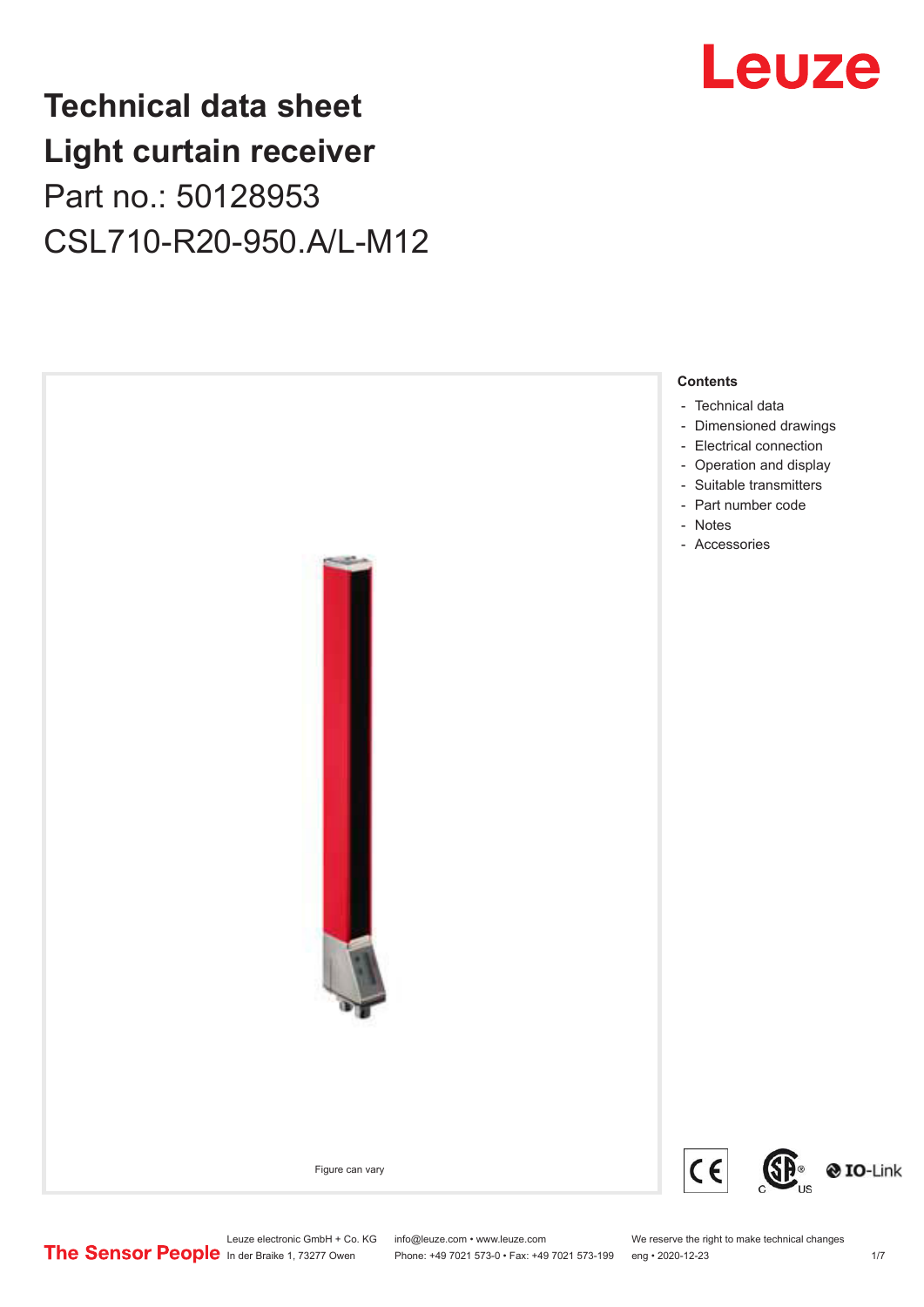## <span id="page-1-0"></span>**Technical data**

# Leuze

| <b>Basic data</b>                              |                                                                                                             |  |  |
|------------------------------------------------|-------------------------------------------------------------------------------------------------------------|--|--|
| <b>Series</b>                                  | 710                                                                                                         |  |  |
| <b>Operating principle</b>                     | Throughbeam principle                                                                                       |  |  |
| Receiver<br>Device type                        |                                                                                                             |  |  |
| <b>Contains</b><br>2x BT-NC sliding block      |                                                                                                             |  |  |
| <b>Application</b>                             | Precise object detection                                                                                    |  |  |
| <b>Special version</b>                         |                                                                                                             |  |  |
| <b>Special version</b>                         | Crossed-beam scanning                                                                                       |  |  |
|                                                | Diagonal-beam scanning                                                                                      |  |  |
|                                                | Parallel-beam scanning                                                                                      |  |  |
| <b>Optical data</b>                            |                                                                                                             |  |  |
| <b>Operating range</b>                         | Guaranteed operating range                                                                                  |  |  |
| <b>Operating range</b>                         | 0.37m                                                                                                       |  |  |
| <b>Operating range limit</b>                   | Typical operating range                                                                                     |  |  |
| <b>Operating range limit</b>                   | 0.29m                                                                                                       |  |  |
| <b>Measurement field length</b>                | 950 mm                                                                                                      |  |  |
| <b>Number of beams</b>                         | 48 Piece(s)                                                                                                 |  |  |
| <b>Beam spacing</b>                            | 20 mm                                                                                                       |  |  |
| Measurement data                               |                                                                                                             |  |  |
| Minimum object diameter                        | 30 mm                                                                                                       |  |  |
| <b>Electrical data</b>                         |                                                                                                             |  |  |
| <b>Protective circuit</b>                      | Polarity reversal protection                                                                                |  |  |
|                                                | Short circuit protected                                                                                     |  |  |
|                                                | <b>Transient protection</b>                                                                                 |  |  |
|                                                |                                                                                                             |  |  |
| Performance data                               |                                                                                                             |  |  |
| Supply voltage U <sub>R</sub>                  | 18  30 V, DC                                                                                                |  |  |
| <b>Residual ripple</b>                         | 0  15 %, From $U_{\rm B}$                                                                                   |  |  |
| <b>Open-circuit current</b>                    | 0  215 mA, The specified values refer<br>to the entire package consisting of trans-<br>mitter and receiver. |  |  |
| Inputs/outputs selectable                      |                                                                                                             |  |  |
| Output current, max.                           | 100 mA                                                                                                      |  |  |
| Input resistance                               | $6,000 \Omega$                                                                                              |  |  |
| Number of inputs/outputs selectable 4 Piece(s) |                                                                                                             |  |  |
| Voltage type, outputs                          | DC                                                                                                          |  |  |
| Switching voltage, outputs                     | Typ. $U_R / 0 V$                                                                                            |  |  |
| Voltage type, inputs                           | DC                                                                                                          |  |  |
| Switching voltage, inputs                      | high: ≥6V                                                                                                   |  |  |
|                                                | low: $\leq 4V$                                                                                              |  |  |
|                                                |                                                                                                             |  |  |
| Input/output 1                                 |                                                                                                             |  |  |
| Activation/disable delay                       | 01ms                                                                                                        |  |  |
| <b>Timing</b>                                  |                                                                                                             |  |  |
| <b>Readiness delay</b>                         | 400 ms                                                                                                      |  |  |
| <b>Cycle time</b>                              | 1.84 ms                                                                                                     |  |  |
| Response time per beam                         | $30 \mu s$                                                                                                  |  |  |
| Interface                                      |                                                                                                             |  |  |
| Type                                           | IO-Link                                                                                                     |  |  |
|                                                |                                                                                                             |  |  |

| IO-Link                      |                              |
|------------------------------|------------------------------|
| <b>COM</b> mode              | COM <sub>2</sub>             |
|                              | COM <sub>3</sub>             |
| Specification                | V1.0.1                       |
|                              | V1.1                         |
| Min. cycle time              | $COM2 = 2.3$ ms              |
|                              |                              |
| <b>Service interface</b>     |                              |
| Type                         | IO-Link                      |
|                              |                              |
| <b>IO-Link</b>               |                              |
| <b>Function</b>              | Configuration via software   |
|                              | Service                      |
| <b>Connection</b>            |                              |
| <b>Number of connections</b> | 2 Piece(s)                   |
| Plug outlet                  | Axial                        |
|                              |                              |
| <b>Connection 1</b>          |                              |
| <b>Function</b>              | Configuration interface      |
|                              | Signal IN                    |
|                              | Signal OUT                   |
|                              | Voltage supply               |
| <b>Type of connection</b>    | Connector                    |
| <b>Thread size</b>           | M <sub>12</sub>              |
| Type                         | Male                         |
| <b>Material</b>              | Metal                        |
| No. of pins                  | 8-pin                        |
| Encoding                     | A-coded                      |
|                              |                              |
| <b>Connection 2</b>          |                              |
| <b>Function</b>              | Connection to transmitter    |
| Type of connection           | Connector                    |
| <b>Thread size</b>           | M <sub>12</sub>              |
| Type                         | Female                       |
| <b>Material</b>              | Metal                        |
| No. of pins                  | 5 -pin                       |
| Encoding                     | A-coded                      |
|                              |                              |
| <b>Mechanical data</b>       |                              |
| Design                       | Cubic                        |
| Dimension (W x H x L)        | 29 mm x 54.8 mm x 1,033 mm   |
| <b>Housing material</b>      | Metal                        |
| <b>Metal housing</b>         | Aluminum                     |
| Lens cover material          | Plastic / PMMA               |
| Net weight                   | 1,100 g                      |
| <b>Housing color</b>         | Red                          |
| Type of fastening            | Groove mounting              |
|                              | Via optional mounting device |
|                              |                              |
| <b>Operation and display</b> |                              |
| Type of display              | <b>LED</b>                   |
|                              | OLED display                 |
| <b>Number of LEDs</b>        | 2 Piece(s)                   |
| Type of configuration        | Software                     |
|                              | Teach-in                     |
| <b>Operational controls</b>  | Membrane keyboard            |
|                              |                              |

Leuze electronic GmbH + Co. KG info@leuze.com • www.leuze.com We reserve the right to make technical changes In der Braike 1, 73277 Owen Phone: +49 7021 573-0 • Fax: +49 7021 573-199 eng • 2020-12-23 2/7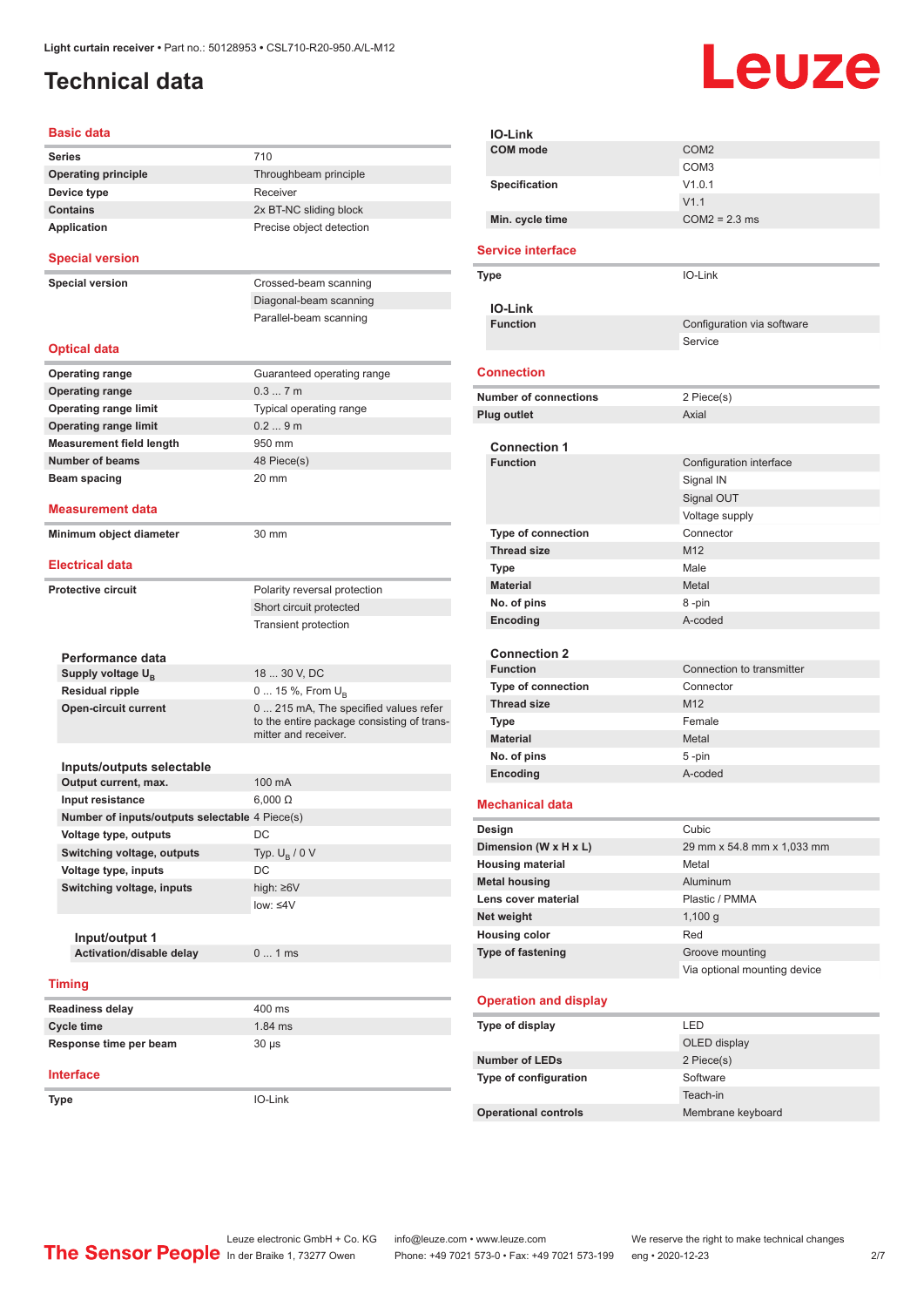## **Technical data**

## Leuze

#### **Environmental data**

| Ambient temperature, operation | $-3060 °C$     |  |
|--------------------------------|----------------|--|
| Ambient temperature, storage   | $-4070 °C$     |  |
| <b>Certifications</b>          |                |  |
| Degree of protection           | IP 65          |  |
| <b>Protection class</b>        | $\mathbf{III}$ |  |
| <b>Certifications</b>          | c CSA US       |  |
|                                |                |  |

#### **Classification**

| <b>Customs tariff number</b> | 90314990 |
|------------------------------|----------|
| eCl@ss 5.1.4                 | 27270910 |
| eCl@ss 8.0                   | 27270910 |
| eCl@ss 9.0                   | 27270910 |
| eCl@ss 10.0                  | 27270910 |
| eCl@ss 11.0                  | 27270910 |
| <b>ETIM 5.0</b>              | EC002549 |
| <b>ETIM 6.0</b>              | EC002549 |
| <b>ETIM 7.0</b>              | EC002549 |
|                              |          |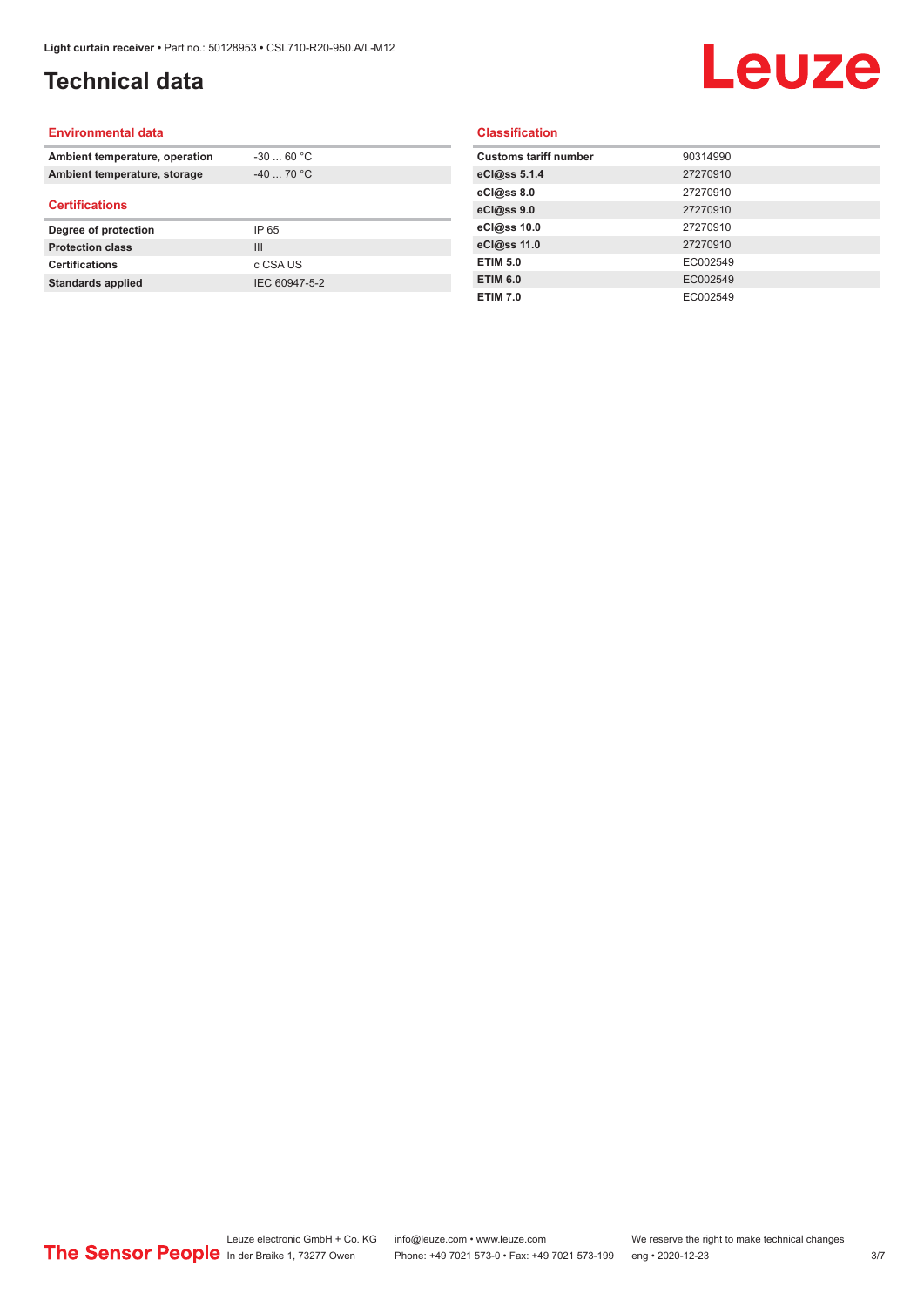### <span id="page-3-0"></span>**Dimensioned drawings**

All dimensions in millimeters



- B Measurement field length 950 mm
- 
- F M6 thread
- G Fastening groove
- L Profile length 968 mm

 $X3$ 

- T Transmitter
- R Receiver Y
- $\overline{R}$ Τ  $2\sqrt{2}$  $X<sub>2</sub>$ X1  $\overline{A}$

A PWR / SW IN / OUT

## **Leuze**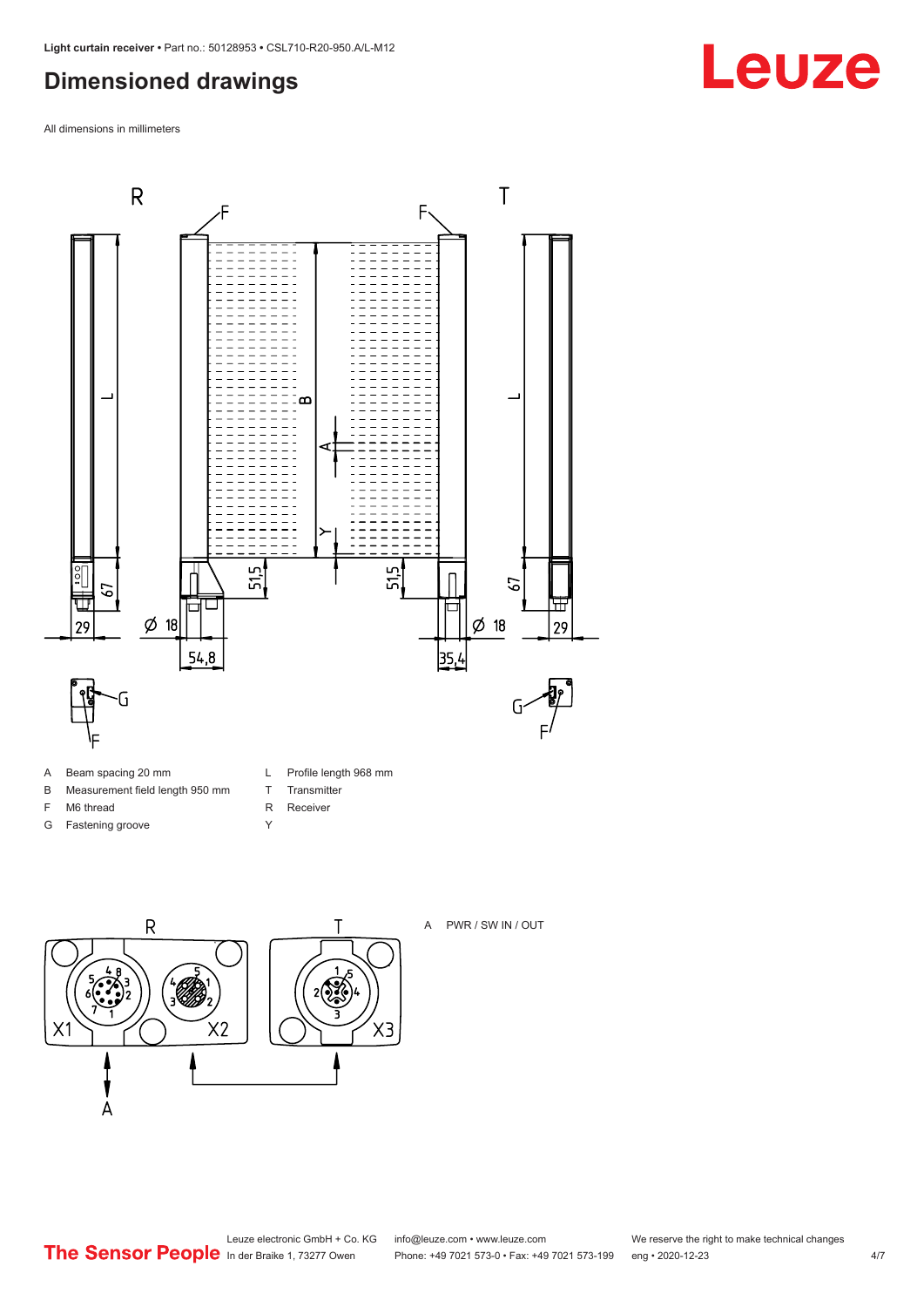### <span id="page-4-0"></span>**Electrical connection**

#### **Connection 1**

| <b>Function</b>    | Configuration interface |
|--------------------|-------------------------|
|                    | Signal IN               |
|                    | Signal OUT              |
|                    | Voltage supply          |
| Type of connection | Connector               |
| <b>Thread size</b> | M12                     |
| <b>Type</b>        | Male                    |
| <b>Material</b>    | Metal                   |
| No. of pins        | 8-pin                   |
| Encoding           | A-coded                 |

#### **Pin Pin assignment**

|                | $V +$           |
|----------------|-----------------|
| $\overline{2}$ | IO <sub>1</sub> |
| 3              | GND             |
| 4              | IO-Link         |
| 5              | IO <sub>2</sub> |
| 6              | IO3             |
|                | IO <sub>4</sub> |
| 8              | <b>GND</b>      |

#### **Connection 2**

| <b>Function</b>    | Connection to transmitter |
|--------------------|---------------------------|
| Type of connection | Connector                 |
| <b>Thread size</b> | M12                       |
| <b>Type</b>        | Female                    |
| <b>Material</b>    | Metal                     |
| No. of pins        | $5$ -pin                  |
| Encoding           | A-coded                   |

#### **Pin Pin assignment**

|--|

## **Operation and display**

| <b>LED</b>     | <b>Display</b>           | <b>Meaning</b>                         |
|----------------|--------------------------|----------------------------------------|
|                | Green, continuous light  | Operational readiness                  |
|                | Green, flashing          | Teach / error                          |
| $\overline{2}$ | Yellow, continuous light | Light path free, with function reserve |
|                | Yellow, flashing         | No function reserve                    |
|                | Off                      | Object detected                        |





3

2

4





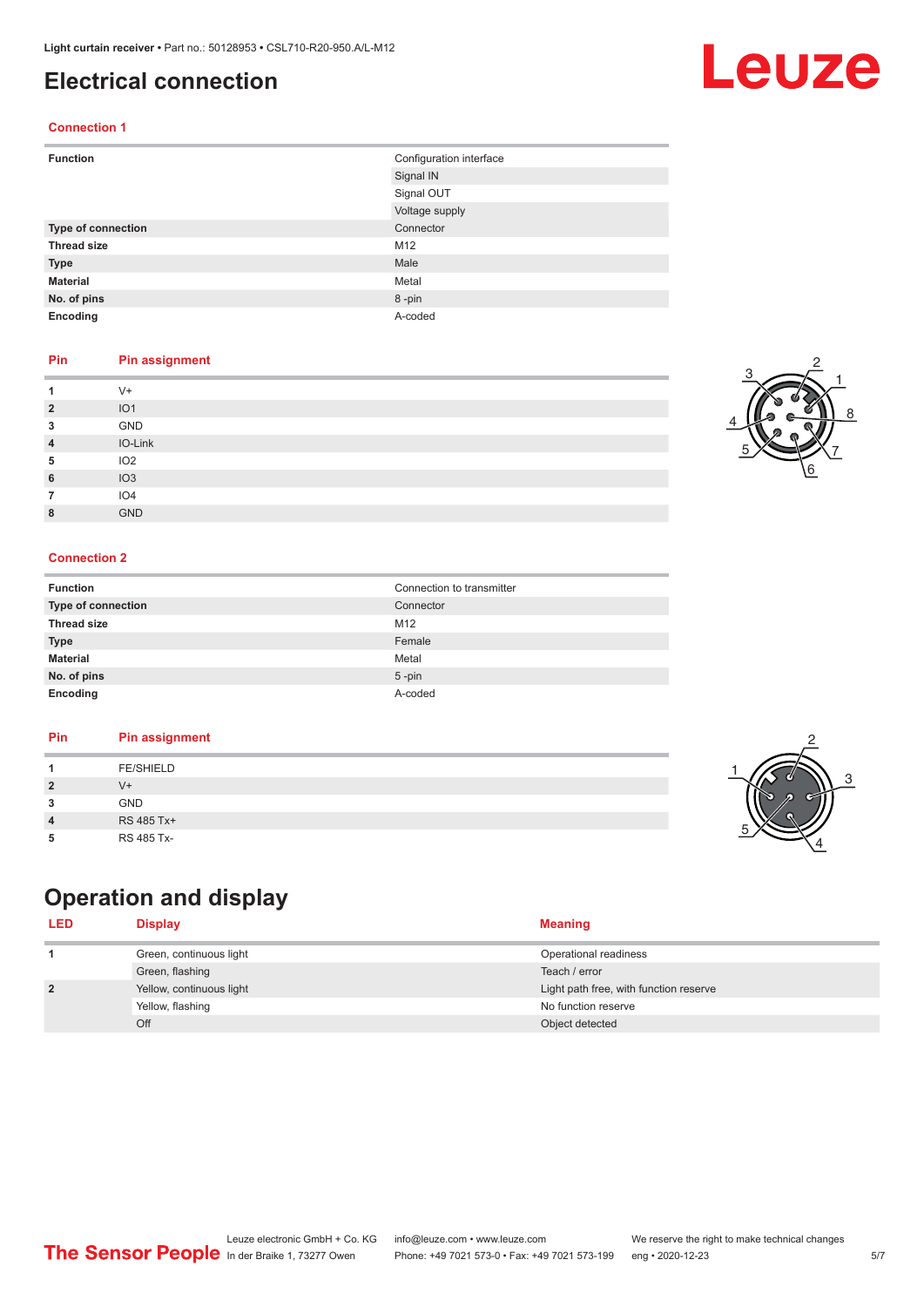### <span id="page-5-0"></span>**Suitable transmitters**

## Leuze

|  | Part no. | <b>Designation</b>       | <b>Article</b>               | <b>Description</b>                                                                                                                                                                                    |
|--|----------|--------------------------|------------------------------|-------------------------------------------------------------------------------------------------------------------------------------------------------------------------------------------------------|
|  | 50129036 | CSL710-T20-950.A-<br>M12 | Light curtain<br>transmitter | Application: Precise object detection<br>Special version: Parallel-beam scanning, Crossed-beam scanning, Diagonal-<br>beam scanning<br>Operating range: 0.3  7 m<br>Connection: Connector, M12, 5-pin |

### **Part number code**

Part designation: **CSL710-XYY-ZZZZ.A/B-CCC**

| <b>CSL710</b>             | <b>Operating principle</b><br>CSL: switching light curtain of the 710 series               |
|---------------------------|--------------------------------------------------------------------------------------------|
| $\boldsymbol{\mathsf{X}}$ | <b>Function classes</b><br>T: transmitter<br>R: receiver                                   |
| YY                        | <b>Beam spacing</b><br>$05:5 \, \text{mm}$<br>$10:10 \, \text{mm}$<br>20:20 mm<br>40:40 mm |
| <b>ZZZZ</b>               | Measurement field length [mm], dependent on beam spacing<br>Value, see technical data      |
| А                         | Equipment<br>A: connector outlet, axial                                                    |
| B                         | Interface<br>L: IO-Link                                                                    |
| <b>CCC</b>                | <b>Electrical connection</b><br>M12: M12 connector                                         |

| <b>Note</b>                                                                                  |
|----------------------------------------------------------------------------------------------|
| ∜ A list with all available device types can be found on the Leuze website at www.leuze.com. |

### **Notes**

| <b>Observe intended use!</b>                                                                                                                                                                                                     |
|----------------------------------------------------------------------------------------------------------------------------------------------------------------------------------------------------------------------------------|
| $\%$ This product is not a safety sensor and is not intended as personnel protection.<br>$\%$ The product may only be put into operation by competent persons.<br>$\%$ Only use the product in accordance with its intended use. |

|  | <b>For UL applications:</b>                                                                                                                                                                                                                                                                   |
|--|-----------------------------------------------------------------------------------------------------------------------------------------------------------------------------------------------------------------------------------------------------------------------------------------------|
|  | $\%$ For UL applications, use is only permitted in Class 2 circuits in accordance with the NEC (National Electric Code).<br>These proximity switches shall be used with UL Listed Cable assemblies rated 30V, 0.5A min, in the field installation, or equivalent (categories: CYJV/<br>$\phi$ |
|  | CYJV7 or PVVA/PVVA7)                                                                                                                                                                                                                                                                          |